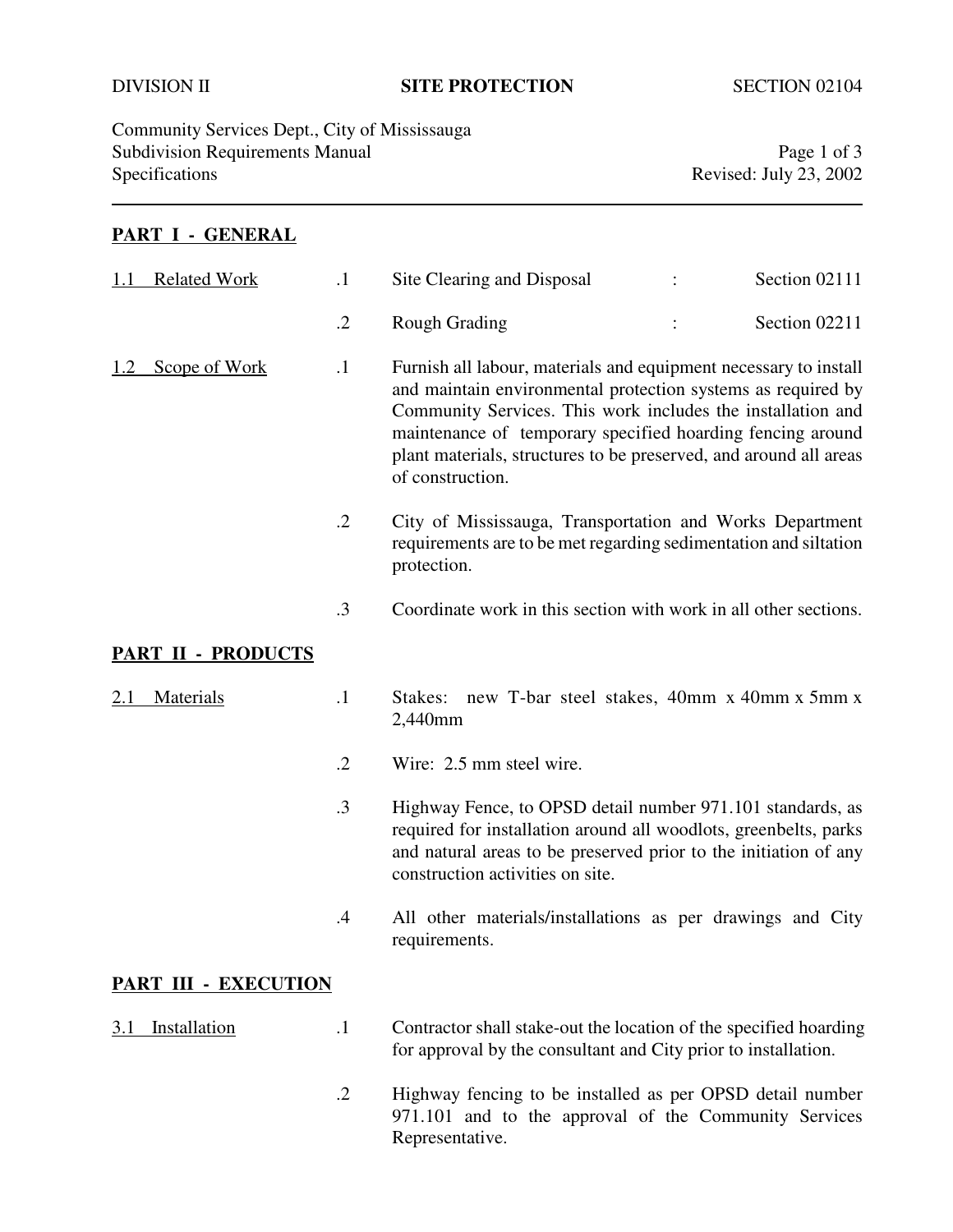Community Services Dept., City of Mississauga Subdivision Requirements Manual Page 2 of 3<br>Specifications Revised: July 23, 2002

Revised: July 23, 2002

|                   | $\cdot$ 3         | Confine activities to a minimum of 3.0 metres away from all<br>existing trees and shrubs unless approved by City. Notify City<br>of all areas where encroachment of work within 3.0 metres is<br>required.                                                                                              |
|-------------------|-------------------|---------------------------------------------------------------------------------------------------------------------------------------------------------------------------------------------------------------------------------------------------------------------------------------------------------|
|                   | $\cdot$           | Protect roots of trees to be preserved to beyond dripline during<br>excavation and site grading to minimize disturbances or damage.<br>Any traffic, dumping, and storage of materials over root zones of<br>trees designated to remain is strictly prohibited.                                          |
|                   | $.5\,$            | Restrict tree removal to areas indicated on plans or designated by<br>consultant with the City's approval. Tree removal can only be<br>initiated once the City has approved the installation of the<br>protective fencing and the City's Tree Permit (if required) has<br>been issued to the applicant. |
|                   | .6                | Do not bury rubbish and waste materials on site.                                                                                                                                                                                                                                                        |
|                   | .7                | Do not dispose of waste or volatile materials, such as mineral<br>spirits, oil or paint thinner into waterways, storm or sanitary<br>sewers.                                                                                                                                                            |
|                   | $\boldsymbol{.8}$ | Do not pump water containing suspended materials into<br>waterways, sewer or drainage systems.                                                                                                                                                                                                          |
|                   | .9                | Control disposal or runoff of water containing suspended<br>materials or other harmful substances in accordance with City<br>requirements.                                                                                                                                                              |
| Protection<br>3.2 | $\cdot$           | Maintain specified hoarding in good repair at all times.                                                                                                                                                                                                                                                |
|                   | $\cdot$ .2        | No vehicles, construction materials or equipment shall be stored<br>or temporarily placed beyond the limit of fencing, or below the<br>dripline of existing trees to be preserved.                                                                                                                      |
|                   | $\cdot$ 3         | No soil removal or placement of fill will be accepted below the<br>dripline of existing trees to be preserved.                                                                                                                                                                                          |
|                   | .4                | Removal of existing trees to be preserved will not be accepted.<br>Pruning of existing trees to be preserved must be approved by the<br>Community Services representative prior to the pruning taking<br>place and will be completed in accordance with standard                                        |

horticultural practices.